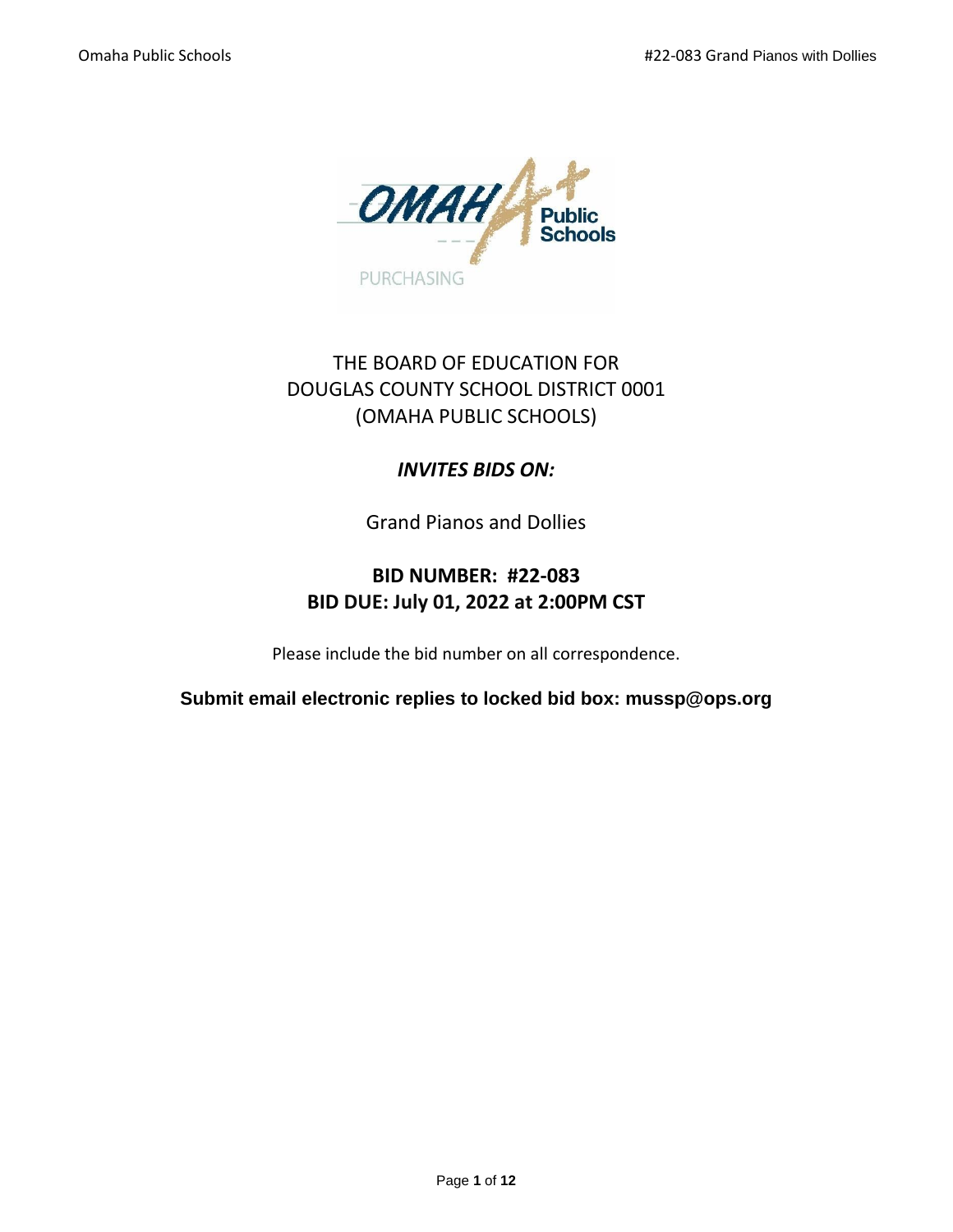

Omaha Public Schools **Accord 2018** 2019 12:30 Manual 2019 12:30 Manual 2019 12:30 Omaha Pianos with Dollies

**DISTRICT OPERATIONAL SERVICES PURCHASING DIVISION** 3215 CUMING STREET OMAHA, NE 68131-2024 PHONE – 531-299-9840

BID NUMBER: **#22-083** DATE ISSUED: **June 03, 2022**

DATE DUE: **July 01, 2022 at 2:00 PM CT** TITLE OF BID: **Grand Pianos and Dollies**

**I. BID INVITATION**: Douglas County School District (Omaha Public Schools) ("OPS") invites qualified suppliers to submit bids for Grand Pianos and Dollies as specified in the Bid Documents (collectively referred to herein as "Products" and may be also referred to individually as a "Product"). Bids must be submitted in accordance with the requirements stated in these Bid Documents. The bid price quoted in the bid shall include a single price for the following Products and services: purchase of the Products, any assembly necessary to make the pianos playable and the dollies useable for their intended purposes, delivery to the OPS school locations specified in the Product Specifications, placement of the Product or Products within the designated music room as directed by OPS and removal from OPS property and proper disposal of all shipping boxes, containers, and other shipping materials, tuning, and the price shall also include all insurance costs, duties, surcharges, tariffs and brokerage costs. The Bid Documents include this Bid Invitation, the Bid Submission Instructions, the General Terms and Conditions, the Product Specifications and the bid form.

**II. BID SUBMISSION INSTRUCTIONS**: To be considered, bids must be submitted in accordance with these bid instructions:

1. **Bid Preparation.** All bids must be completed and submitted on the unaltered OPS bid form that is a part of the Bid Documents. DO NOT SUBMIT BIDS ON ANY OTHER FORM. Unless specifically allowed in the Bid Documents, only one bid form may be submitted by any bidder. All required blanks on the bid form must be completed and the final page of the bid form must be signed by an authorized representative of the bidder. All prices are to be rounded off to two decimal points. All prices should be quoted F.O.B. Omaha Public Schools delivery site in Omaha, Nebraska. The amount bid shall be the total cost to OPS for the Products or services specified, inclusive the services enumerated in the Bid Invitation, together with all insurance costs, duties, surcharges, tariffs and brokerage costs and no additional amount will be paid by OPS to the successful bidder for the Products or services delivered to OPS at the delivery point specified. No bidder will be allowed to offer more than one price on each item and the price shall be for the quantity specified in the Bid form. If the bidder submits more than one price on any item, all prices for that item will be rejected. Even though a particular manufacturer's name or brand is specified in the Bid Documents, bids will be considered on other brands of equal or better quality, unless the bid clearly indicates that a particular brand or product (NO SUBSTITUTE) is required. On all bids on which an alternate brand or product is allowed to be proposed by a bidder, the bidder shall clearly indicate the Product on which it is bidding, and shall supply a sample or descriptive data, to be attached to the original copy of the bid where applicable. Failure to submit the above information may be sufficient grounds for rejection of bid. OPS reserves the right in its discretion to determine whether an alternate brand is acceptable. In the event the bid is for an item that requires a Safety Data Sheet (SDS), bidder shall include such SDS with bidder's bid proposal. Bids that attempt to change, modify, or add additional terms and conditions to the Bid Documents by conditioning a bid response upon the acceptance by OPS of contract terms attached to a bid response or referencing in a bid response certain contract terms on a web site shall be considered non-complying bids by OPS and may be rejected by OPS.

2. **Bid Questions**: Any questions or requests for interpretation of these Bid Documents must be submitted in writing by e-mail to musspqa@ops.org by 2:00 p.m. CT on June 03, 2022. The communications requirements have been established by the District to ensure a fair and equitable process for all potential bidders.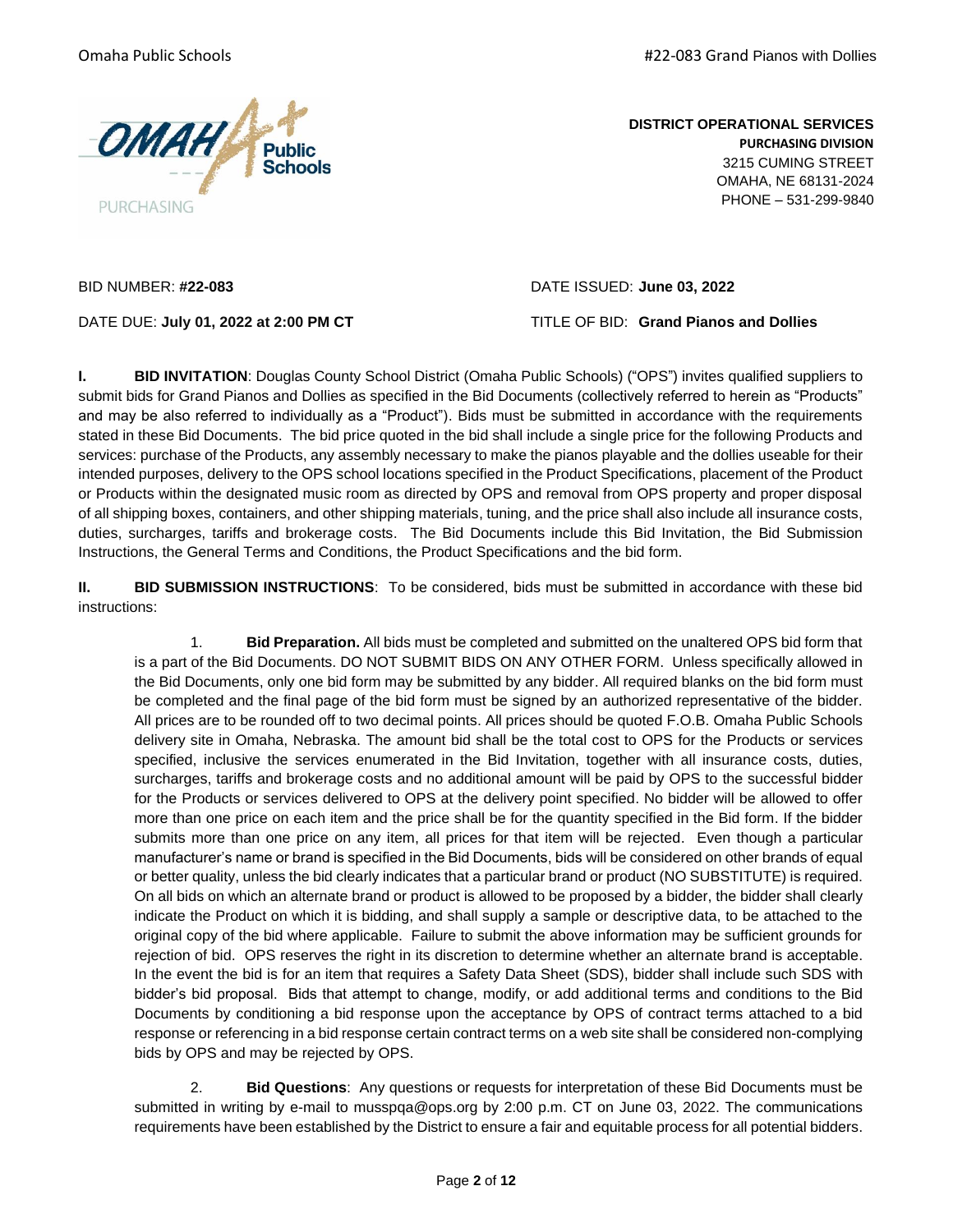The email address listed above for questions is the only authorized location and representative of the District who can respond to questions regarding this bid. Any attempt to communicate or contact any Board Member, employee, or consultant of the District on any manner having to do with any aspect of this bid may result in the disqualification of the bidder as a potential Contractor. Answers to questions will be provided to all potential bidders known to OPS to have requested the Bid Documents, without indicating which potential bidder submitted the question.

**3. Piano and Dolly Descriptions:** Bidders will provide as an attachment to their bid proposal product data sheets with the accurate image of all the Products being bid by the bidder. The product data sheet will also include the product description and all available finishes. In addition, bidders will also furnish as an attachments to their bids the following product information:

- a. A .pdf formatted electronic version of the product data sheet. Product data sheets shall include an accurate image of the Product being bid. Technical data listed shall include manufacturer, model number, product description, technical specifications, dimensions and available finishes for each item being bid.
- b. An accurate image of each Product being bid, identifying the item using the manufacture's item number.

The Product Specifications in the Bid Documents identify the general style, type, character, and quality of the Product desired, and any Product which OPS, in reviewing the bidder's bid, determines in its sole discretion to be equal of the specified Product, considering quality, workmanship, materials, economy of operation and suitability for the purpose intended shall be acceptable. The Bidder is responsible to clearly and specifically indicate in its bid proposal the Product being offered and to provide sufficient descriptive literature, catalog cuts, pictures, and technical detail to enable OPS to determine if the Product offered meets the requirements of the solicitation. Detailed material and construction specifications must be included. Failure to furnish adequate data for evaluation purposes may result in the rejection of the bid.

4. **Warranty:** Bidders will include in an attachment to their bid a complete detailed copy of the manufacturer warranty for each Product included in the bidder's bid proposal. The warranty should include a description of the warranty coverage, the warranty duration, how warranty claims are reported and processed; the method for determining warranted manufacturing defects versus negligence, misuse or abuse; and an explanation of how the bidder or manufacturer handles replacements of defective or damaged items. If there are multiple warranties for different portions of a Product proposed by the bidder, all such warranties shall be described.

5. **Bid Submission:** All bids must be submitted to OPS by email to the following locked e-mail bid box address: mussp@ops.org. Bids submitted to any other email address will be rejected. All electronically submitted bids must comply with the following requirements:

- a. The bid must be submitted in a pdf format.
- b. The bid must be attached to and submitted with a transmittal email that contains the following language in the subject line of the email: "Bid for Grand Pianos and Dollies, Bid 22-083."

The District will not accept links to shared files in any bid. Hard copy, facsimile and telephone bids will NOT be accepted. E-mail bids must be submitted to the locked e-mail bid box by the time and date specified on the Bid Documents. The time stamp on the District's email will be the official clock utilized to determine the time for the close of bidding.

6. **Bid Submission Deadline:** Bids are due at 2:00 p.m. Central time on the due date specified in the Bid Documents. Bids received after 2:00 p.m. Central time on the due date are considered late and will be returned unopened to the bidder. OPS is not responsible for ANY late bids due to failure or delay in e-mail delivery. The bid must be received by the time and date indicated on the Bid Document. Please allow enough time for delivery. The risk of delivery rests solely on the bidder. Bidders who wish to receive an electronic delivery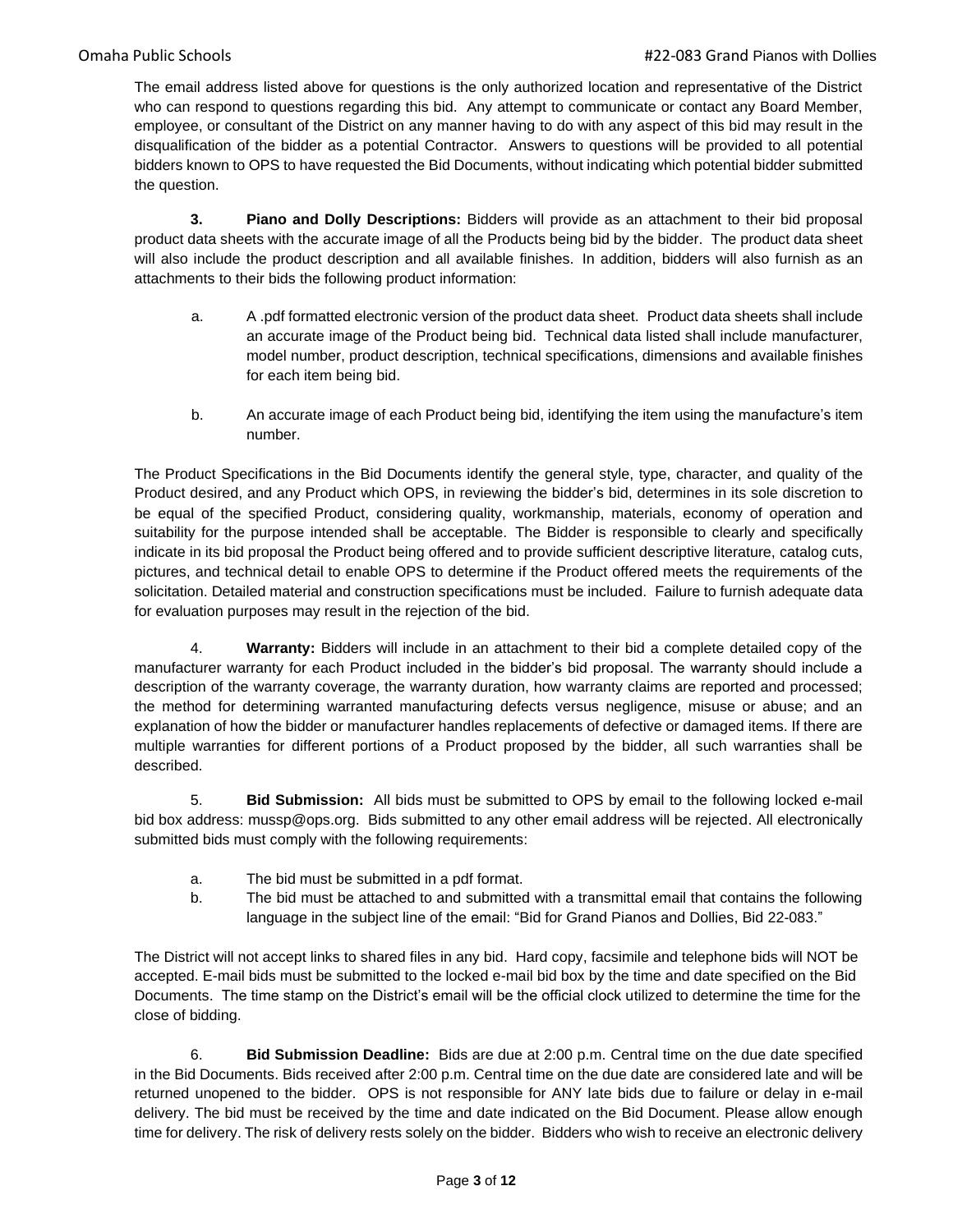receipt for their email bid submission should select that message option on their end when sending the bid to the District's locked bid box. Late bids will not be accepted. The time stamp on the District's email shall be the official clock for determining when the time for submission of bids has closed.

7. **Bid Withdrawals and Resubmissions:** Withdrawal of a bid may be made by a bidder prior to 2:00 p.m. Central time on the due date for Bid submissions, in accordance with this paragraph. A withdrawal may only be done by the bidder via an e-mail message to the same locked e-mail bid box where the bid was originally submitted, with the notation of the subject line stating "Withdrawal of bid for Grand Pianos and Dollies, Bid No. 22-083"; and, received by the OPS Purchasing Division prior to the date and time the bid is due. A hard copy, facsimile or telephone withdrawal request will not be honored. An e-mail bid addendum or bid modification in lieu of a withdrawal is NOT acceptable and will be rejected. Bids may only be withdrawn by written e-mail notice received by OPS prior to 2:00 p.m. Central time on the due date. If properly withdrawn, a bid may be resubmitted in accordance with the Bid Documents so long as it is re-submitted prior to the deadline for submission of bids. All bids submitted and not withdrawn as specified in the Bid Documents shall remain open and be subject to acceptance for 90 days after the bid due date and may not be withdrawn prior to the expiration of such 90-day period.

8. **Bid Opening**: Those submitting bids can attend the opening by accessing Microsoft Teams meeting at 1 402-509-3892 within the United States, Phone Conference ID: [685675657#](tel:+14025093892,,685675657# ) so that bids can be opened in public immediately following the close of the time specified for submitting bids in the presence of the firms or representatives of the firms submitting bids.

9. **Bid Award:** OPS reserves the right to reject any or all bids or any part thereof and to waive any technicalities. The award of the Bid will not be based solely on price. Other factors to be considered for the award will include, but not be limited to, the sound, tone, key response of the piano, along with conformity to the Product Specifications listed in the Bid Documents. OPS reserves the right, after the bids are opened and prior to bid award, to conduct a physical inspection and/or demonstration of the Product being bid as a part of its evaluation of the Product. In the event OPS makes such a request, the bidder will arrange, at its cost, for inspection and demonstration of the Product by OPS representatives at an OPS facility or at a location within an 3 hour driving distance of the OPS Teacher Administrative Center at 3215 Cuming Street, Omaha, Nebraska. Such inspection and demonstration must be arranged within ten (10) calendar days from the request by OPS for the demonstration. If the demonstration is not timely arranged, the bidder's bid may not be considered. If awarded the bid for a Product item and the delivered Product fails to conform to the Product that was inspected and demonstrated, the Contractor furnishing that Product shall be required to immediately replace the nonconforming Product item with a replacement conforming to the sample and the contract requirements at no additional cost to OPS. The OPS Board of Education must approve any contracts of \$50,000.00 or more. Except due to a holiday or an extenuating circumstance, the Board generally meets the first and third Monday of each month for approval of bids and purchases. OPS will either sign a contract with or issue an official purchase order to the successful bidder which will constitute the contract with OPS for the purchase of the Product or Products specified in the contract or purchase order and will incorporate by reference the Contract Documents (defined in Article III General Terms and Condition, paragraph 1 below). Approval or award of a bid by OPS or its Board of Education does NOT constitute a contract between OPS and the bidder, and no contract shall be deemed created, nor shall OPS be deemed obligated in any manner to bidder, until such time as an official purchase order is issued to the successful bidder or a contract is signed by OPS, as applicable. If the Bid Documents specify that a contract will be entered into with the successful bidder, OPS will submit to the successful bidder after the bid award the contract form that will be utilized by the parties.

10. **Collusive Bidding:** The bidder's submission of its bid response is the bidder's representation and guarantee to OPS that the prices quoted have been arrived at without collusion with any other eligible bidders and without an attempt to preclude OPS from obtaining the lowest possible competitive price, influencing the prices quoted by any other eligible bidder or discouraging other potential bidders from bidding.

11. **Bid Tabulations:** Bid tabulations are available for review, by appointment, in the Purchasing Division offices. Copies of the bid tabulations are available. The cost for a bid tabulation copy is \$5.00 for any tabulation up to 20 pages in length. There is an additional charge of \$.25 for each page in excess of 20 pages.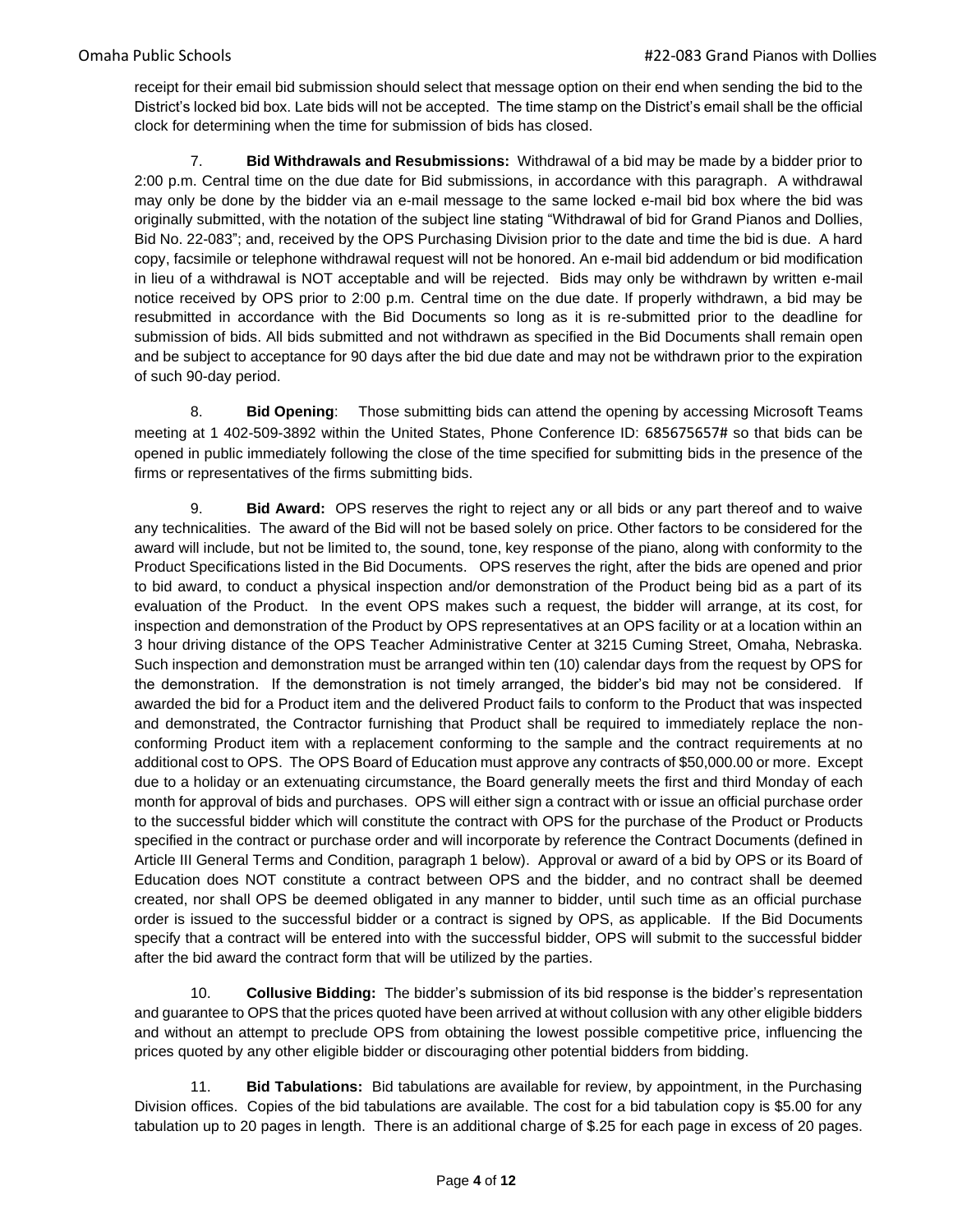Make checks payable to Douglas County School District 0001. Bidders may include a request for a bid tabulation copy with its bid response or may contact the OPS buyer to make a request. The buyer will notify the bidder regarding the cost of the bid tabulation once it is known.

**III. GENERAL TERMS AND CONDITIONS.** The following terms and conditions, along with the remainder of the Bid Documents and the successful bidder bid form, will become a part of the contract or purchase order between the successful bidder and OPS. The term "Contractor" as used herein, means the successful bidder that is issued a purchase order by OPS or who contracts with OPS to furnish the Products or services being bid.

1. **The Contract:** The contract or official purchase order of the OPS that is issued to the Contractor will constitute the contract with OPS for the purchase of the Products or services specified in the purchase order and will incorporate by reference the Bid Documents and Contractor's completed bid form (all of the foregoing documents, including the contract or purchase order, are collectively the "Contract Documents"). In the event of a conflict between the terms of the Contractor's completed bid form and the remainder of the Contract Documents, the remainder of the Contract Documents shall control.

2. **Taxes:** OPS is exempt from state and city sales taxes and no sales taxes shall be included in the bid or collected from OPS. The OPS tax-exempt number is 05-0597767. OPS will provide the Contractor with its tax-exempt form upon request. Where Federal statutes exempt OPS from the payment of excise or manufacturer's taxes on materials or equipment, bidders shall exclude the amount of any Federal excise or manufacturer's taxes from its bid.

3. **Compliance with the Law:** Contractor shall comply with all applicable federal, state and local laws, ordinances, regulations and codes in the performance of the contract. Contractor shall have the necessary rights, licenses and approvals required to provide the specified Products and services. Contractor represents that it is not listed on the non-procurement portion of the General Services Administration's "List of Parties Excluded from Federal Procurement or Non-procurement Programs" in accordance with Executive Orders 12549 and 12689, "Debarment and Suspension" (See 45 CFR part 76.) as the same may be amended from time to time.

4. **Invoices:** Invoices may not be submitted to OPS until the Products furnished to OPS that are included in the invoice have been delivered and accepted by OPS at the delivery point. All invoices must be sent in duplicate to the Accounts Payable Division and shall contain the OPS purchase order number on the face of the invoice. Invoices must be approved and processed 10 workdays prior to the next Board date where approval is requested for payment. Payments are generally issued the Tuesday following the Board meetings on the first and third Mondays of a month, except in those instances when the normal twice-monthly Monday Board of Education meeting is delayed, due to a holiday or other extenuating circumstance.

**5. Insurance Requirements:** At any time Contractor is performing services on District property, Contractor will maintain the following insurance coverages:

Workers' Compensation – Nebraska Statutory Coverage

Employer's Liability Insurance with limits of: \$500,000 per accident \$500,000 disease, policy limit \$500,000 disease, each employee A Waiver of Subrogation endorsement in favor of the District shall be added.

Commercial General Liability Insurance.

Limits of \$1,000,000 per occurrence and \$2,000,000 general aggregate for both bodily injury and property damage. Coverage shall include completed operations, broad form property damage, and personal injury and advertising liability coverage. The District shall be named as an additional Insured on a Primary and Noncontributory basis including completed operations. A Waiver of Subrogation in favor of the District shall be added.

Automobile Liability Insurance \$1,000,000 combined single limit for both bodily injury and property damage Covers owned, non-owned and hired vehicles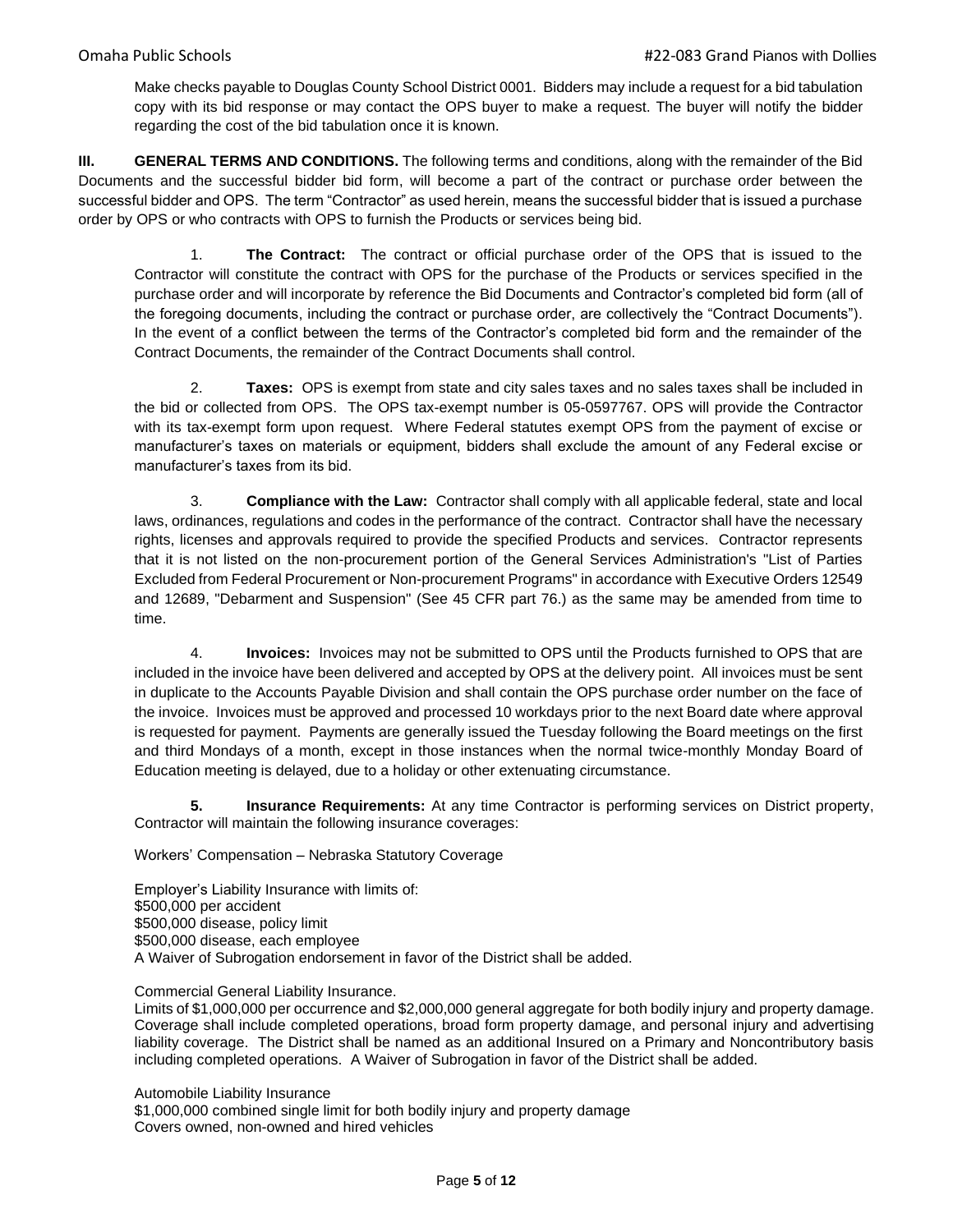The foregoing insurance can be provided by any combination of base and excess liability coverages and shall be primary and non-contributory. Liability coverages must be on an occurrence basis. The District shall be named as an additional insured on all liability policies. The polices shall be endorsed to provide that the District shall receive at least 30 days' prior notice of any non-renewal, cancellation, material modification, or any reduction in coverages or coverage amounts. The Firm will provide certificates to the District evidencing such coverages.

6. **Civil Rights:** Contractor will comply with Title VI of the Civil Rights Act of 1964 (P.L. 88-352), as amended by the Equal Opportunity Act of 1972, all requirements imposed by or pursuant to the Regulations of the Department of Education (34 C.F.R. Part 100) issued pursuant to that title, the Pregnancy Discrimination Act of 1978, Federal Executive Order 11246, the Federal Rehabilitation Act of 1973, as amended, the Vietnam Era Veteran's Readjustment Assistance Act of 1974, Title IX of the Education amendments of 1972, the Age Act of 1972, the Americans With Disabilities Act of 1990, the Genetic Information Nondiscrimination Act of 2008, and the Nebraska Fair Employment Practice Act, Neb. Rev. Stat. §48-1122. Contractor agrees no person in the United States shall on the grounds of race, color or national origin, be excluded from participation in, be denied the benefits of, or be otherwise subjected to discrimination under any program or activity for which OPS receives federal financial assistance from the Department; and hereby gives assurance that the Institution will immediately take any measures necessary to effectuate this Agreement. Contractor further agrees to comply with all applicable requirements of state and local laws, ordinances, and regulations regarding nondiscrimination in employment. Contractor agrees not to discriminate in its employment practices and will render services under this Agreement without regard to race, color, national origin, religion, sex (including pregnancy), marital status, sexual orientation, disability, age, genetic information, gender identity, gender expression, citizenship status, veteran status, political affiliation or economic status. Any act of discrimination committed by Contractor or failure to comply with these statutory obligations when applicable shall be a default under the Contract with the Contractor.

7. **Employment Eligibility:** If the Contract with OPS requires physical performance of services in the State of Nebraska, as determined under Nebraska law, the Contractor awarded the contract shall be required to register with and utilize an electronic verification system or program, whether the work authorization program of the Illegal Immigration Reform and Immigrant Responsibility Act of 1996, 8 U.S.C. 1324a, now known as the "E-Verify Program" or an equivalent federal program designated by the Department of Homeland Security or other federal agency authorized to verify the work eligibility status of a newly hired employee pursuant to the Immigration Reform and Control Act of 1986. Contractor shall contractually require all subcontractors performing work under such contract to also register and utilize such electronic verification system. The Contractor awarded the contract and all of such Contractor's subcontractors shall use such electronic verification system to determine the work eligibility status of each new employee physically performing any services within the State of Nebraska under the contract. Any person whom the electronic verification system determines is ineligible or not authorized to work in the United States shall not be permitted by Contractor nor any subcontractor to perform services in Nebraska under such contract. Contractor shall provide such reasonable documentation as OPS may request from time to time during the performance of the contract and for 5 years thereafter documenting compliance with the provisions of this Section. Failure to comply with these provisions will constitute a default under any contract awarded by OPS.

8. **No Assignment:** Contractor awarded the contract shall not assign the contract in whole or in part to any other person or entity without the prior written consent of OPS, which shall not be unreasonably withheld. No interest of Contractor in the contract shall be transferred by operation of law.

9. **Subcontracting:** If Contractor intends to utilize subcontractors for the performance of any services under the contract, OPS shall have the right to review any subcontractors that the Contractor intends to use for this contract. Any approved subcontractor shall meet all requirements of the contract. Subcontractors selected by the approved Contractor will be the direct responsibility of such Contractor and not OPS. The responsibility for coordinating and managing the activities of a subcontractor lies with the Contractor and not OPS.

10. **Indemnity:** Contractor, on behalf of itself and its successors and assigns, hereby agrees to indemnify, defend, and hold harmless OPS and its Board members, officers, agents and employees, from any or all losses, damages, claims, liabilities, judgments, costs and expenses (including reasonable attorney's fees and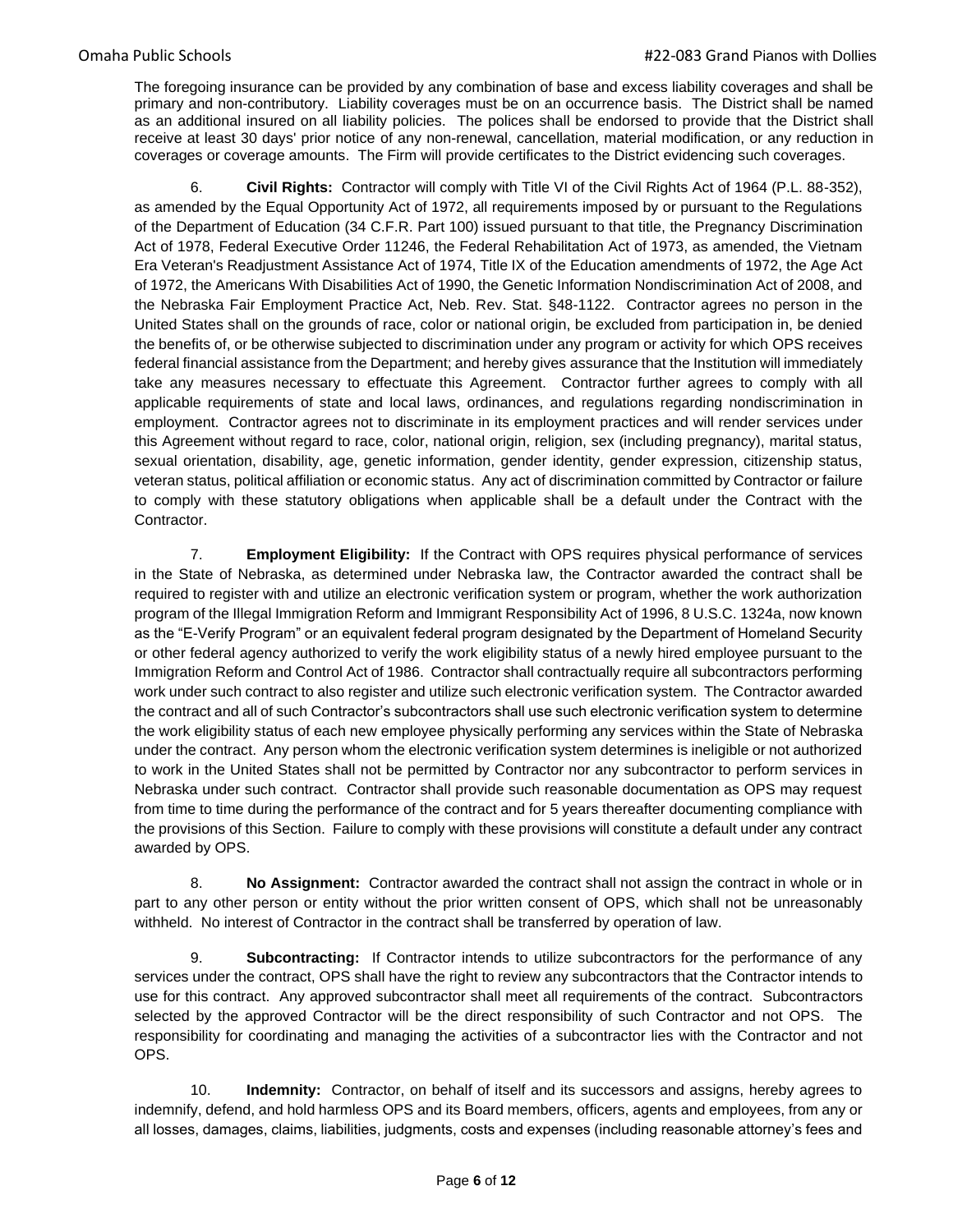expenses) arising out of or in connection with: (i) any act or omission of Contractor or Contractor's agents, contractors or employees; (ii) any default, breach, violation or non-performance by Contractor of the contract between the Contractor and OPS or (iii) any injury to persons or property or loss of life caused by Contractor or by Contractor's agents, contractors or employees, other than any such claims that are caused solely by the negligent or intentional act or omission of OPS, or its employees, agents, or contractors.

11. **Use of Tobacco Products:** There shall be no smoking or use of any tobacco or vaping products on/or within the property limits of OPS property. This regulation shall be enforced by the Contractor.

12. **Termination of Contract:** In the event that the Contractor awarded the contract fails or refuses to perform such contract according to its terms, or in the event such Contractor otherwise defaults in the performance thereof, OPS may, in addition to all other rights that it may have at law or equity, terminate such contract, and may enter into a contract with another vendor for the same product or service. In such event, in addition to other remedies available to OPS, Contractors shall be liable to OPS for any additional amounts OPS must pay to obtain substitute Products from an alternate supplier.

**IV. PRODUCT SPECIFICATIONS.** The bidder awarded the contract will be expected to furnish the Products to OPS that comply with the following specifications:

1. **Products to be Furnished.** Contractor agrees that it will supply to OPS, if and when ordered from Contractor by OPS, all of the Products listed in Contractor's bid response that were awarded to Contractor by OPS. The Products, as described under "Description/Specifications" column in the chart in Section 4 of the Product Specification portion of the Bid Documents will be procured by OPS through an OPS purchase order. Unless otherwise specified by OPS, the Products furnished by the successful bidder shall be new and unused and shall conform to the specifications in the Contract Documents. The Products will have all warranties and certifications required by the Contract Documents along with any warranties and certifications otherwise provided by the Contractor and manufacturer, which will be assigned to OPS at the time the equipment is furnished.

2. **Quantities and Pricing.** Contractor will furnish the Products awarded to Contractor by OPS at the time and in those quantities specified in the Contract Documents during the term of the contract with OPS. OPS shall have the right to order additional quantities of the same Products at the contract price during the term of the contract, including any extensions thereof; however, OPS does not guarantee that it will purchase any additional Products other than the amount of those items specified in Section 4 of these Product Specifications awarded to the Contractor. Additional Products may be purchased by OPS at the Contractor's contract price for any orders for additional Products placed by OPS and Contractor during the Contract term beginning upon the execution by OPS of a contract with the Contractor or upon the issuance of the first purchase order to Contractor for any of the awarded Products if no contract is signed and ending at the close of business on July 31, 2022. Additional Products will be delivered and installed by Contractor in the manner required by the Contract Documents at the OPS location specified in the purchase order, unless OPS directs in its purchase order that some of the additional Products be delivered to OPS, but not installed.

3. **Assembly and Delivery.** The bidder will be responsible for delivering and assembly of the pianos and dollies it is supplying to one or more of the following locations as directed by OPS.

| <b>School Location</b>         | <b>Address</b>                           | Date             |
|--------------------------------|------------------------------------------|------------------|
| <b>Buena Vista High School</b> | 5616 L St., Omaha, NE 68117              | July 2022        |
| <b>Westview High School</b>    | 15800 Summit Plaza, Bennington, NE 68007 | <b>July 2022</b> |
| <b>South High School</b>       | 4519 S 24th St, Omaha, NE 68107          | <b>July 2022</b> |

*Piano Delivery and Assembly Estimated Start Dates*

Delivery may be made to OPS only after a valid purchase order has been issued by OPS. In the event that the multiple orders of a product are specified, a valid purchase order will need to be issued for each order. All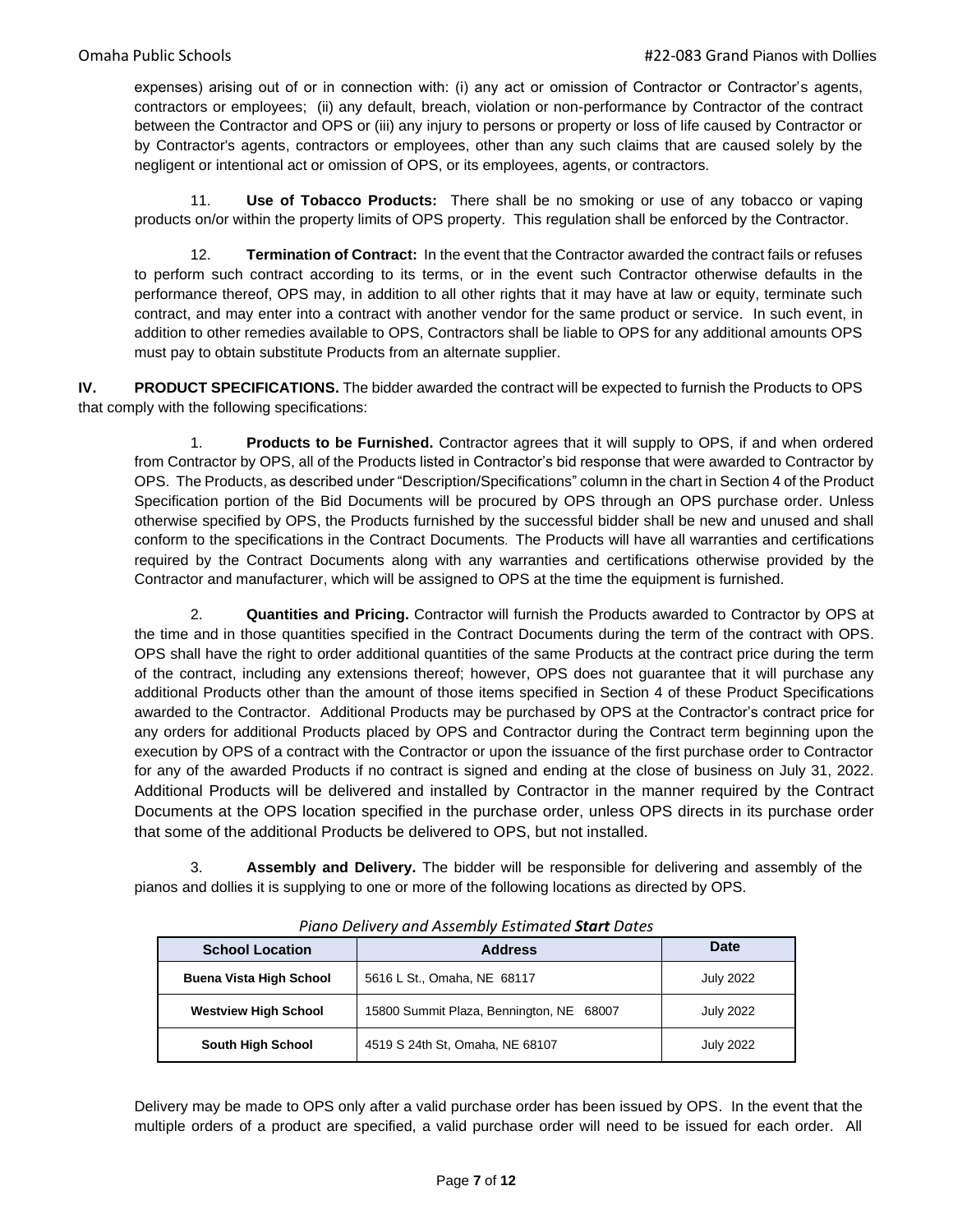Products are to be provided to OPS F.O.B. destination to Omaha Public School delivery site in Omaha, Nebraska. The price for the Products in the Contract Documents shall be the total cost to OPS for the specified Product and there shall be no additional charges for shipping, assembly, installation, removal and disposal of packing and shipping materials, insurance costs, duties, surcharges, tariffs and brokerage costs or any other additional charges. The specific delivery site will be stated in the purchase order. If not stated, then the delivery site shall be the OPS warehouse at 4515 South 68th Street, Omaha, Nebraska 68117. All deliveries must be made between the hours of 8:00 am and 2:30 pm Central time on those days when OPS is open for the conduct of business. Contractor must adhere to any delivery date specified in the purchase order or in Contractor's bid response, if indicated. The transportation, delivery, installation and refuse removal and disposal arrangements shall be the responsibility of the Contractor, at no additional cost to OPS. Contractor shall also have each piano professionally tuned by a qualified and experienced piano tuner at Contractor's cost as described in Section 6 of these Product Specifications. Items shall be delivered by Contractor directly to the school installation site at the time of installation. Delivery shall be made from the designated unloading location directly to the specified room and location in the school building. Elevators will not be available for moving products between floor levels. No OPS storage space is available prior to the delivery and installation date. Product installers will be required to utilize stairs for multi-floor access. The Contractor shall have complete responsibility for any loss or damage to the Products until they are fully assembled and delivered to the designated area and accepted in writing by approved OPS staff. Contractor shall be responsible at its cost for proper disposal of crating and packing materials from OPS premises. Crating and packing materials shall be removed from the Installation site immediately following completion of installation and must be properly and legally disposed of by the Contractor. Ownership of and title to all Products ordered by OPS passes to OPS at the time delivered and accepted by OPS at the delivery point. All risk of loss to any Products will remain with the Contractor until accepted by OPS after installation at the delivery point.

4. **Product Specifications and Quantities:** The Product specifications for the Products to be supplied to OPS are shown on the chart below. The quantities of Products also shown in the chart below refer to the number of all Grand Pianos and Dollies that OPS intends to acquire. The Contractor awarded the contract to supply one or more of the Products will be expected to supply those quantities of the Products that were awarded by OPS to the Contractor. Contractor shall also be required to perform any assembly necessary to make the pianos and dollies useable for their intended purposes, deliver the specified piano and the specified dolly for that piano to the designated OPS locations, place the piano within the designated music room as directed by OPS and remove from OPS property and properly dispose of all shipping boxes, containers, and other shipping materials and tune the piano.

[Product specifications chart begins on the next page]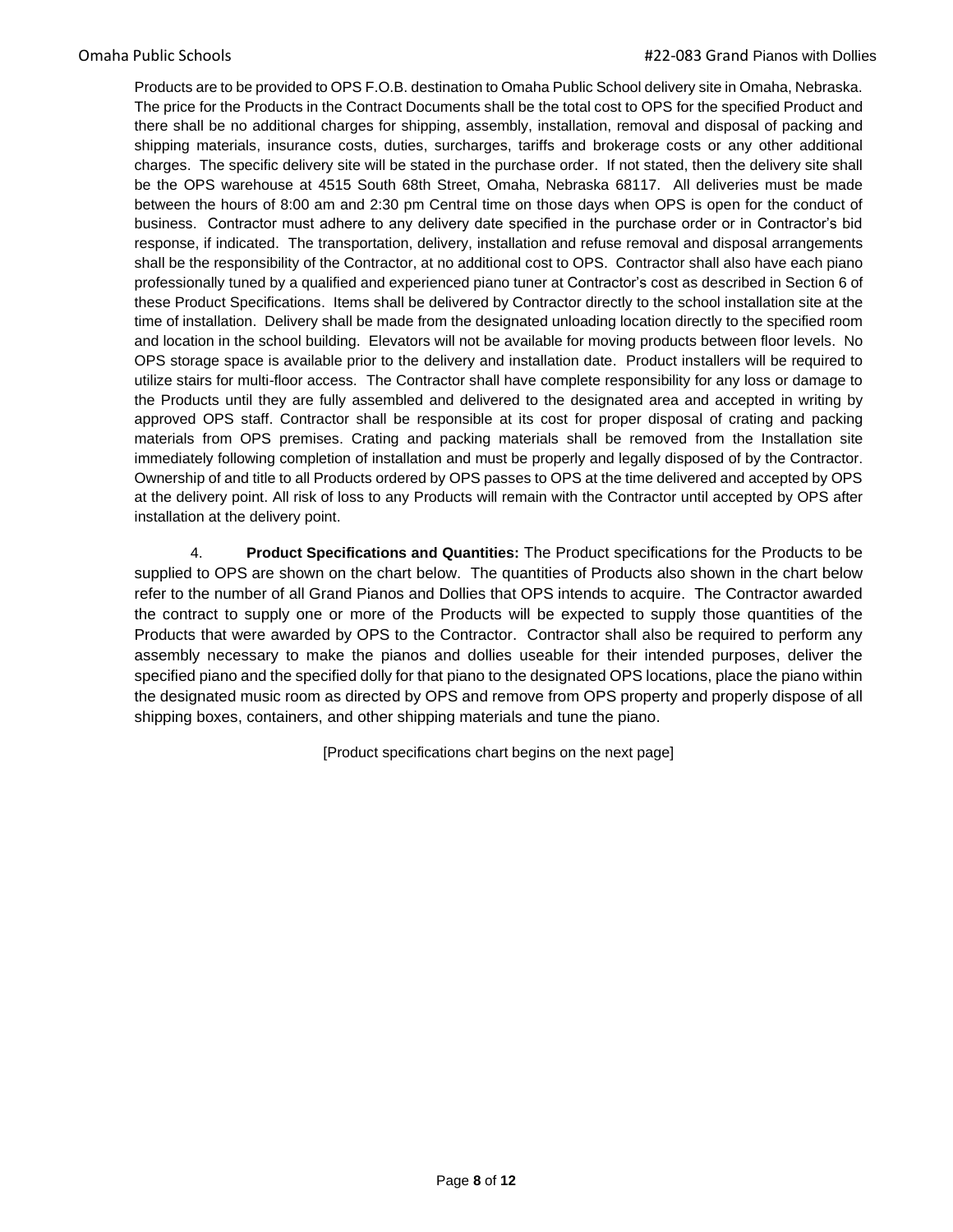|                               |                                                                                            |                                                              | <b>QUANTITIES PER SCHOOL</b>             |                                    |
|-------------------------------|--------------------------------------------------------------------------------------------|--------------------------------------------------------------|------------------------------------------|------------------------------------|
| <b>PRODUCT</b><br><b>ITEM</b> | <b>DESCRIPTION / SPECIFICATIONS</b>                                                        | <b>Buena</b><br><b>Vista</b><br><b>High</b><br><b>School</b> | Westview<br><b>High</b><br><b>School</b> | <b>South High</b><br><b>School</b> |
|                               | 5' Baby Grand w/Bench and Dolly                                                            |                                                              |                                          |                                    |
|                               | 5' 3" nominal by 1-inch Baby Grand Piano and Dolly<br><b>Specifications:</b>               |                                                              |                                          |                                    |
|                               | - Minimum quality of Yamaha GC1 5'3" Baby Grand Piano or<br>Kawai GL-20                    |                                                              |                                          |                                    |
|                               | - Polished Ebony finish                                                                    |                                                              |                                          |                                    |
|                               | - Grand Piano humidifier system and installation                                           |                                                              |                                          |                                    |
|                               | - Delivery to the final location                                                           | 1                                                            | 1                                        |                                    |
|                               | - One (1) on-site tuning – to be completed within 30 days of<br>delivery to final location |                                                              |                                          |                                    |
|                               | - Assembly of dolly and mounting of dolly to piano                                         |                                                              |                                          |                                    |
|                               | - 10 Year Warranty                                                                         |                                                              |                                          |                                    |
|                               | - Polished Ebony Finished padded bench - 22.0" W x 13.0"<br>D x 19.5" H, nominal by 1 inch |                                                              |                                          |                                    |
|                               | - Grand Piano Dolly with 3 locking casters                                                 |                                                              |                                          |                                    |
|                               | 6' Grand Piano w/Bench and Dolly                                                           |                                                              |                                          |                                    |
|                               | 6' nominal by 1-inch Grand Piano and Dolly<br>Specifications:                              |                                                              |                                          |                                    |
|                               | - Minimum quality of Yamaha C3X 6' Grand Piano or Kawai<br>GL-50                           |                                                              |                                          |                                    |
|                               | - Polished Ebony finish                                                                    |                                                              |                                          |                                    |
|                               | - Grand Piano humidifier system and installation                                           |                                                              |                                          |                                    |
|                               | - Delivery to the final location                                                           | 1                                                            | 1                                        | 1                                  |
|                               | - One (1) on-site tuning - to be completed within 30 days of<br>delivery to final location |                                                              |                                          |                                    |
|                               | - Grand Piano Dolly with 3 locking casters                                                 |                                                              |                                          |                                    |
|                               | - Assembly of dolly and mounting of dolly to piano                                         |                                                              |                                          |                                    |
|                               | - 10 Year Warranty                                                                         |                                                              |                                          |                                    |
|                               | - Polished Ebony Finished padded bench - 22.0" W x 13.0"<br>D x 19.5" H, nominal by 1 inch |                                                              |                                          |                                    |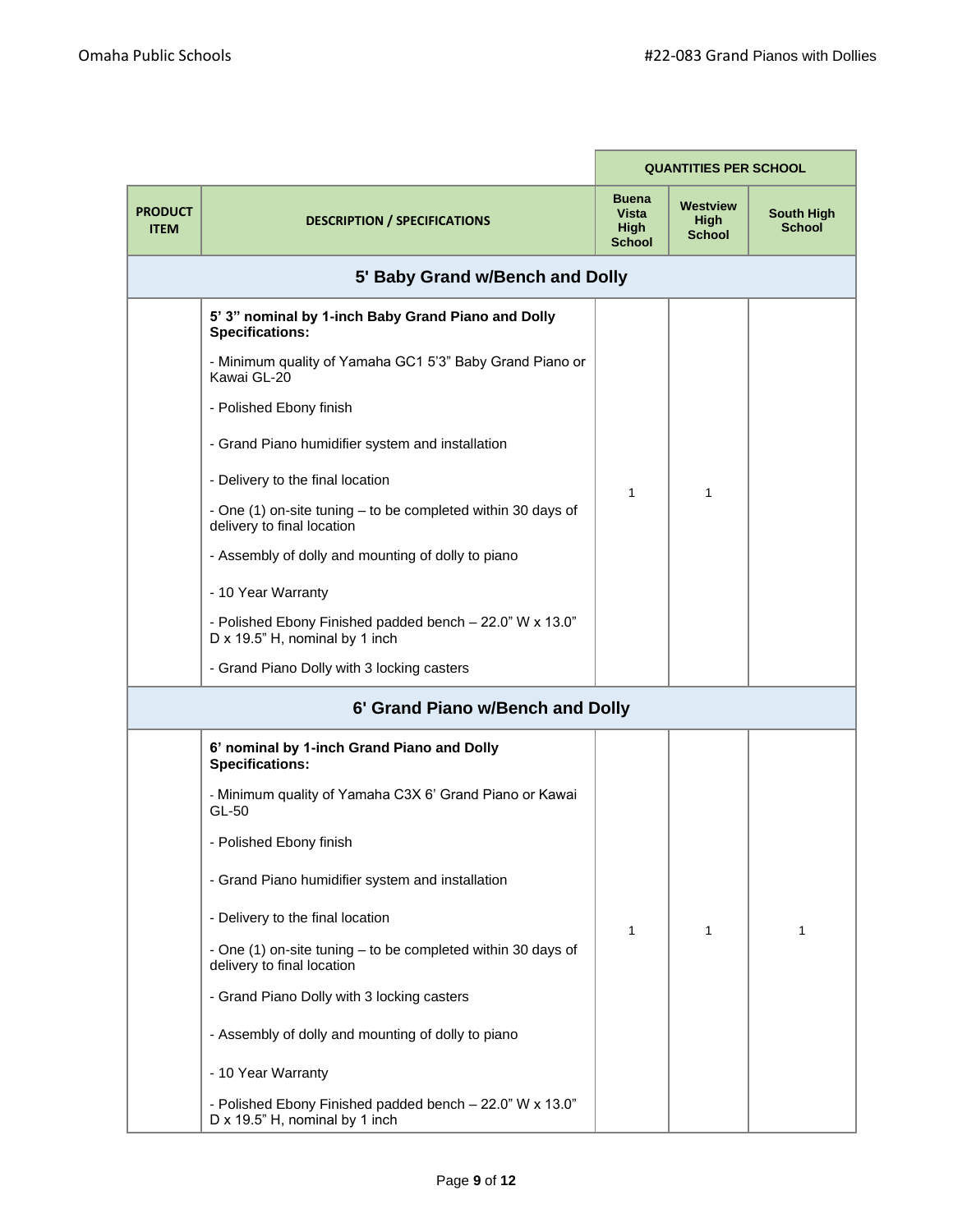5. **Installation:** The Contractor shall be solely responsible for repairing any damage to the OPS's buildings and other real or personal property caused by Contractor during the delivery and installation process. If any such damage occurs, it shall be first reported to the OPS contract administrator. Any repairs to the facility from such damage will be performed by an OPS designated construction contractor, but at Contractor's cost. The Products, when installed in the designated location by Contractor shall be free of dirt, dust, marks, dents, scratches, tape, packaging or other foreign substances. The installation shall be inspected by representatives of OPS and the Contractor for compliance with the contract requirements prior to final acceptance in writing by OPS. In the event any Product delivered by Contractor fails to conform to Product Specification in the Bid Documents, Contractor shall remove the Product and immediately replace the Product with an acceptable Product conforming to the Project Specifications at no additional cost to OPS.

6. **Tuning:** Contractor must, at its cost, tune all Grand Pianos supplied by Contractor, using a qualified and experienced piano tuner, and complete the tuning session within 30 business days after installation. The cost for the tuning session shall be included in the price of the Product.

7. **Risk of Loss:** Ownership of and title to all Products supplied by Contractor to OPS will not pass to OPS until it is installed at the designated school and accepted in writing by authorized OPS personnel. Title will pass to OPS free and clear of any adverse claim or encumbrance. All risk of loss or damage to any of the Products supplied by Contractor will remain with the Contractor until accepted by OPS after installation. Any loss or damage to any such Product occurring prior to such acceptance in writing by authorized OPS personnel will be replaced by Contractor at its cost.

8. **Safety Data Sheets:** Contractor shall furnish OPS with at least one hard copy of safety data sheets (SDS) as stated in 29CFR 1910.1200 or under the GHS, for each product, chemical substance, mixture, preparation, including any treated materials or fabric used in the construction or manufacture of this product or material requiring a SDS directly to Environmental, 4041 N. 72nd Street, Omaha, NE 68134. Electronic submittals are also acceptable – send to safetydatasheets@ops.org. Contact Environmental at 531-299-0180 for further directions.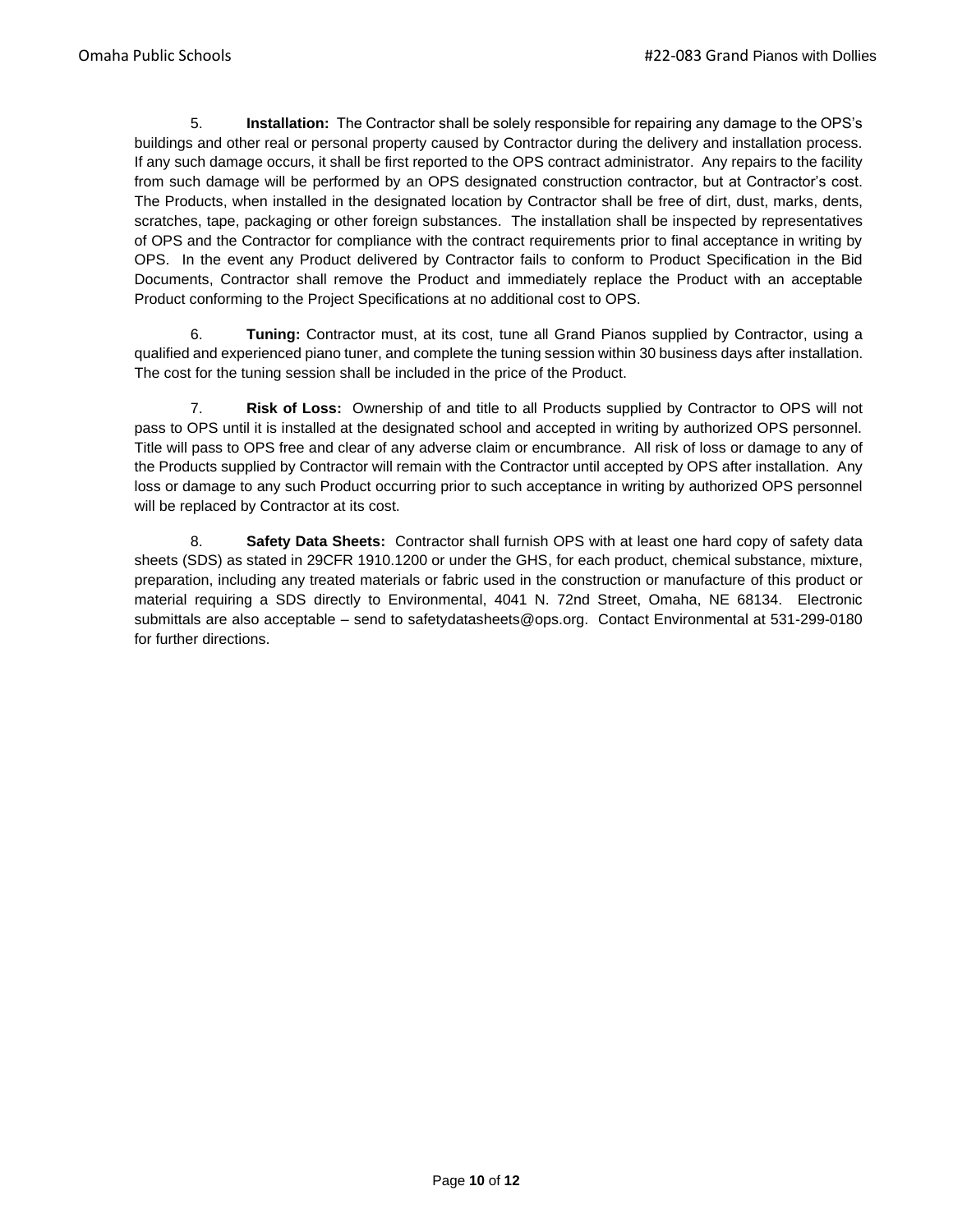### **BID NO.: #22-083 Grand Pianos with Dollies**

| Proposal of | , a [__] corporation organized and existing under the laws of the State of                     |
|-------------|------------------------------------------------------------------------------------------------|
|             | $\alpha$ a [ ] limited liability company organized and existing under the laws of the State of |
|             | $\therefore$ ; a [___] partnership, organized and existing under the laws of the State of      |
|             | or an [___] individual (check appropriate box).                                                |

TO: Omaha Public Schools Purchasing Division 3215 Cuming Street Omaha, Nebraska 68131-2024

The undersigned, having familiarized itself with conditions affecting the cost of furnishing the Products specified and the delivery and installation costs thereof hereby proposes and agrees to furnish the Products as listed in the Bid Document, as and when ordered by OPS, at the prices listed below, in strict compliance with the Bid Documents.

The undersigned further certifies that the firm is capable of performing the contract with OPS if awarded the bid and can meet the needs and requirements of OPS, that it understands the requirements of the Bid Documents and that other factors specified in the Bid Documents, in addition to the cost of Products, may be considered in determining the successful bid or bids. The undersigned further acknowledges that once the bid is opened, it shall remain open and subject to acceptance by the OPS for ninety (90) days and may not be withdrawn or modified prior to the expiration of such ninety (90) day period. The undersigned further acknowledges that OPS reserves the right to reject any or all bids and any part thereof and to waive all technicalities.

| <b>PRODUCT ITEM</b>              | <b>QUANTITY</b> | <b>MANUFACTURER AND</b><br><b>MANUFACTURER ITEM</b><br><b>NUMBER</b> | <b>PRICE PER UNIT</b> |
|----------------------------------|-----------------|----------------------------------------------------------------------|-----------------------|
| 5' Baby Grand w/Bench and Dolly  | $\overline{2}$  |                                                                      |                       |
| 6' Grand Piano w/Bench and Dolly | 3               |                                                                      |                       |

#### **Attachments:**

- 1. Product Data Sheets and technical information
- 2. Product images
- 3. Warranty Information